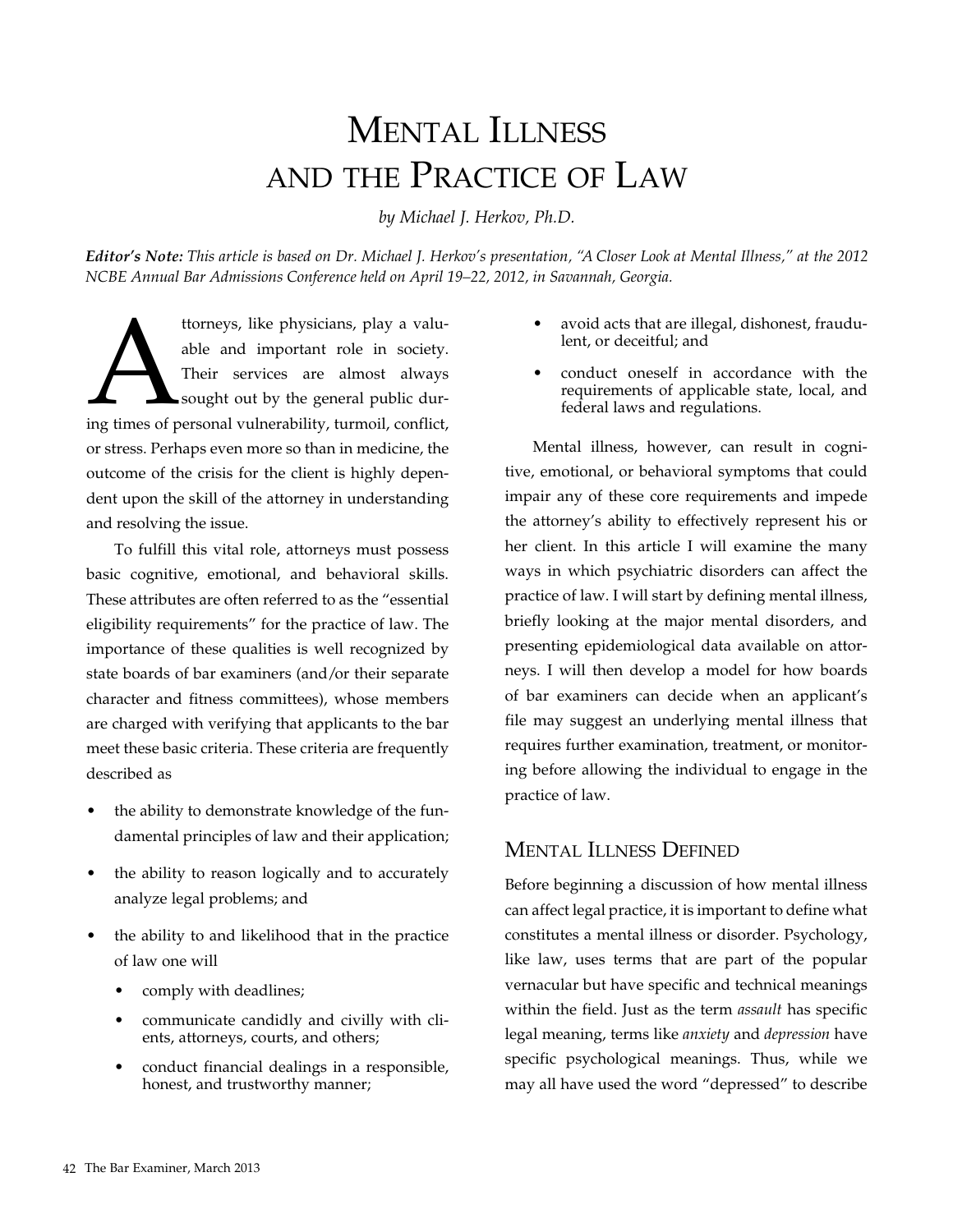our feelings after an unpleasant series of events (e.g., breakup of a relationship, difficult day at work, etc.), when used by mental health professionals, the word represents a clinical diagnosis with a specific constellation of symptoms, behaviors, consequences, and treatments.

Mental illness is defined by the American Psychiatric Association's *Diagnostic and Statistical Manual of Mental Disorders*, known as the *DSM-IV.*<sup>1</sup> This text is currently in its fourth edition, with the fifth edition scheduled for publication in May 2013, and contains over 900 pages describing various mental health conditions. The *DSM-IV* uses operationally defined criteria to develop a standardized and reliable classification system for clinicians to use in determining if a person has a mental disorder. It represents the "gold standard" of diagnosis for mental illness in America. According to the *DSM-IV*, a mental disorder is defined as

a clinically significant behavioral or psychological syndrome or pattern of behavior that occurs in an individual and that is associated with

- present distress (e.g., painful symptom), or
- disability (e.g., impairment in one or more important areas of functioning), or
- • a significantly increased risk of suffering, death, pain, disability, or an important loss of freedom.2

Inherent in virtually every diagnosis in the *DSM-IV* is the requirement of personal distress or impairment in social, occupational, or other important areas of functioning. A diagnosis of a mental disorder is not trivial and is differentiated from the simple ups and downs of daily life by a specific group of operationally defined symptoms that result in distress and/or disruption in important areas of

life. Thus, when an applicant has an active mental health diagnosis or a history of mental disorder, it is imperative that the professional reviewing the file determine if and how the disorder could disrupt the individual's ability to practice law and whether a mental health evaluation or conditional recommendation is warranted.

# MAJOR MENTAL DISORDERS: AN OVERVIEW

The *DSM-IV* lists some 16 different classifications of mental disorders. Some of the major categories applicable to the present discussion include

- disorders of childhood and adolescence (e.g., Attention Deficit Hyperactivity Disorder [ADHD], Conduct Disorder);
- dementia and amnestic (memory) disorders (e.g., Alzheimer's Disorder, Traumatic Brain Injury);
- substance use disorders (e.g., Substance Abuse, Substance Dependence);
- thought disorders (e.g., Schizophrenia);
- mood disorders (e.g., Major Depressive Disorder, Bipolar Disorder);
- anxiety disorders (e.g., Social Phobia, Obsessive-Compulsive Disorder, Posttraumatic Stress Disorder, Generalized Anxiety Disorder);
- impulse control disorders (e.g., Intermittent Explosive Disorder, Pathological Gambling);
- sexual disorders (e.g., Pedophilia, Exhibitionism);
- adjustment disorders; and
- personality disorders (e.g., Antisocial Personality Disorder, Borderline Personality Disorder).

The sidebar on pages 44–45 covers the characteristics of these major categories.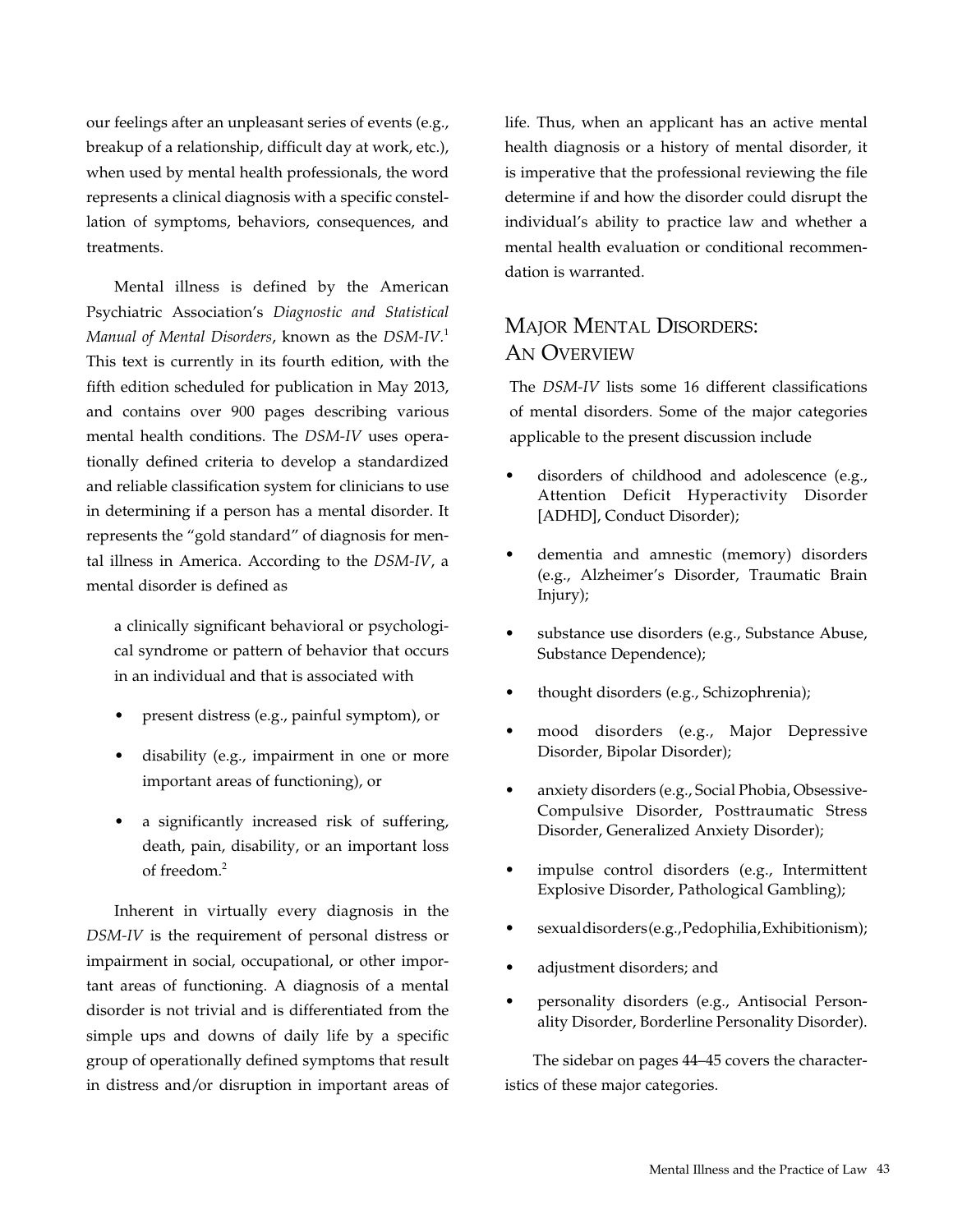# MAJOR MENTAL DISORdERS OF PARTICULAR CONCERN FOR THE PRACTICE OF LAW

### Disorders of Childhood and Adolescence

By definition, these disorders occur early in life. In most cases the condition will likely have been resolved, or the applicant will have been able to adapt to his or her symptoms sufficiently to engage in the types of behaviors necessary to gain acceptance into law school. Several diagnoses, however, may persist to adulthood and need to be evaluated by boards of bar examiners.

**Attention Deficit Hyperactivity Disorder (ADHD)** represents one such condition. This diagnosis is used for individuals who demonstrate inattention or impulsivity that interferes with their daily function. It affects about 7% of children, mostly boys, and while most cases resolve by late adolescence, some individuals continue to suffer from symptoms into adulthood. These individuals frequently come to the attention of boards of bar examiners when they apply for test accommodations or reveal that they are on a stimulant medication.

Another diagnosis in this category that is potentially relevant to the practice of law is that of **Conduct Disorder.** This classification is used for youth who demonstrate a persistent pattern of behavior that violates social norms or the rights of others. A diagnosis of Conduct Disorder is important to note, because Conduct Disorder can be a precursor to Antisocial Personality Disorder (see Personality Disorders, p. 45).

### Dementia and Amnestic Disorders

While diagnoses of **Dementia** will usually be restricted to the elderly (1.5% of persons older than 65 meet criteria for **Alzheimer's Disorder**), other conditions, such as **Traumatic Brain Injury,** are more common, especially in younger populations. These are the types of amnestic disorders that will usually lead to requests for test accommodations. Traumatic Brain Injury can result in a host of cognitive and behavioral deficits—including deficits in attention, memory, language, and reasoning—that can directly impact the practice of law.

### Substance Use Disorders

Epidemiological research indicates that almost 9% of the population age 12 and older used an illicit drug within the last month, while almost 6% of 18- to 25-year-olds report nonmedical use of prescription medication. Over 13% of adults ages 18 to 25 admit to heavy drinking.

Diagnoses of substance use disorders include **Substance Abuse** (a maladaptive pattern of use leading to clinically significant impairment and distress) and **Substance Dependence** (cognitive, behavioral, and physiological symptoms indicating continued substance use despite significant substance-related problems). The latter diagnosis is more

severe and should raise significant concerns within a bar application.

Because drugs of abuse achieve their "highs" by altering brain chemistry, they can affect every aspect of behavior. Diagnostic criteria for abuse of alcohol and virtually every other drug indicate cognitive impairments and aberrant behavior and emotions that can impact every aspect of the essential eligibility requirements for the practice of law. For example, **Cannabis (Marijuana) Intoxication** is described as "clinically significant maladaptive behavioral or psychological changes (e.g., impaired motor coordination, euphoria, anxiety, sensation of slowed time, impaired judgment, and social withdrawal)."<sup>3</sup>

### **Thought Disorders**

**Schizophrenia** is the most devastating of all the mental disorders. In fact, it is one of the few diseases for which society has had to develop special centers for treating patients (state psychiatric hospitals). Schizophrenia affects approximately 1.5% of the population.

Because the age of onset for Schizophrenia is usually early adulthood, special care must taken when any type of impaired perception of reality (e.g., **Brief Psychotic Disorder**) is noted within the bar application. In the case of Brief Psychotic Disorder, the person's symptoms, while similar to Schizophrenia, last less than a month, with a full return to the levels of functioning present prior to the disorder.

In addition to impairment in reality perception and judgment, thought disorders also result in the inability to control emotional behavior and in cognitive impairments involving memory, attention, and cognitive flexibility—abilities vital to the practice of law. Any evidence of a thought disorder within an application should be seen as a red flag and almost always requires further evaluation.

### Mood Disorders

**Major Depressive Disorder** is one of the most commonly occurring mental disorders, with a lifetime prevalence rate of up to 25% for women and 12% for men. **Bipolar Disorder,**  in which depressive episodes are interspersed with mania or hypomania (i.e., periods of grandiosity, impulsivity, and impaired language and problem solving), is rarer, occurring in about 2% of adults.

Both conditions result in mood and behavioral changes as well as cognitive impairments. For example, both Major Depressive Disorder and Bipolar Disorder involve impaired attention, changes in social interaction, and impaired ability to engage in goal-directed behavior. Major Depressive Disorder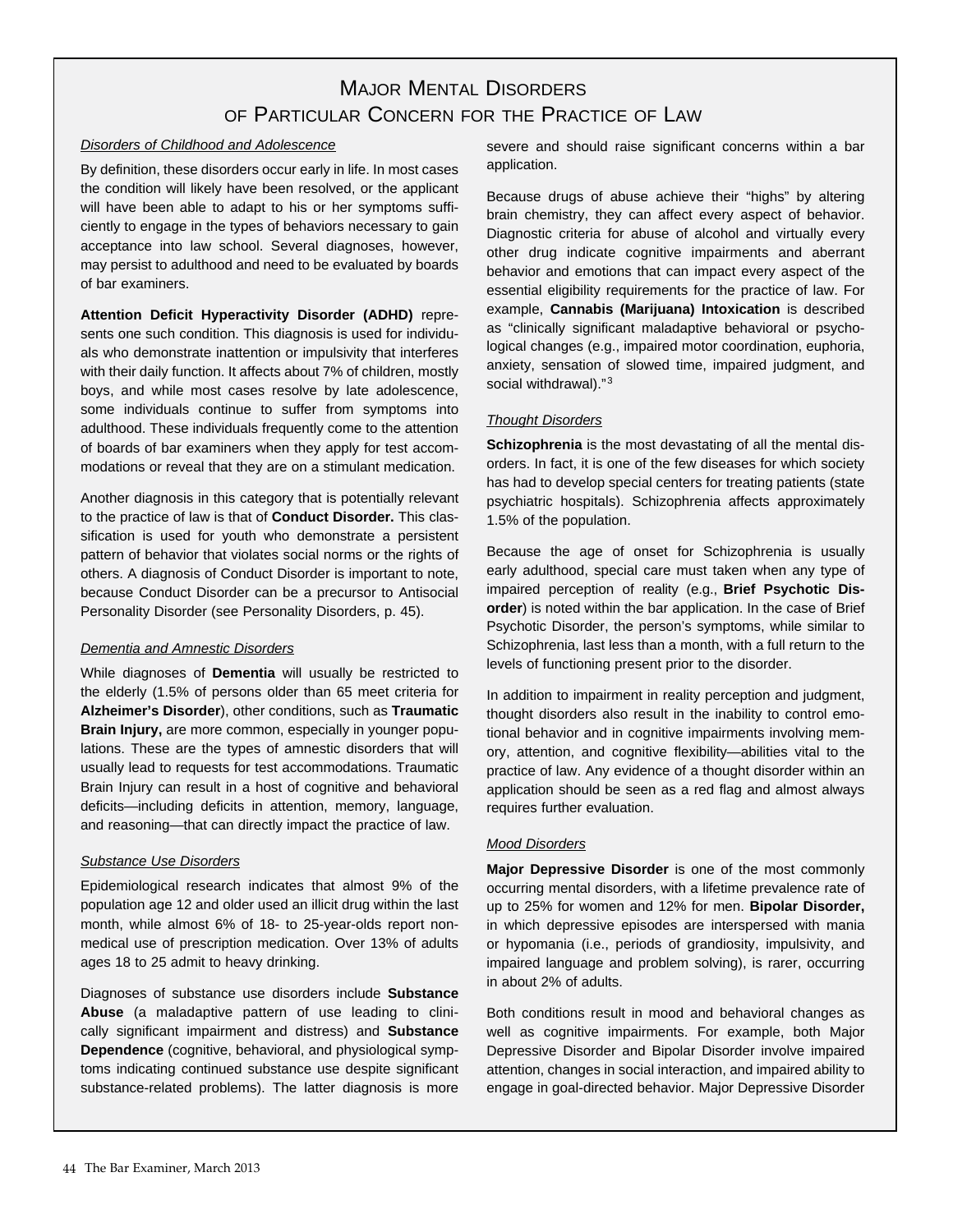is characterized by a "diminished ability to think or concentrate, or indecisiveness, nearly every day…." 4

Major Depressive Disorder can affect an individual's ability to practice law in many ways, including lack of motivation, difficulty meeting deadlines, and cognitive impairments such as decreased attention and concentration. Similarly, attorneys in a manic episode will have problems with impulsivity, impaired judgment, decreased attention, and impaired reasoning.

### Anxiety Disorders

Anxiety disorders can take many forms, from specific phobias (e.g., **Social Phobia**), to **Obsessive-Compulsive Disorder,**  to trauma reactions (e.g., **Posttraumatic Stress Disorder**), to more ubiquitous free-floating anxiety (**Generalized Anxiety Disorder**).

The prevalence of requests for test accommodations due to anxiety disorders illustrates the level of impairment in cognitive function associated with such disorders. While the specific symptoms vary by disorder, virtually all include some type of attenuation in thinking ability or efficiency. Anxiety disorders also can result in behavioral changes or irritability that can negatively affect interpersonal relationships.

Anxiety disorders are common, with lifetime prevalence rates for Obsessive-Compulsive Disorder of 2.5%, Posttraumatic Stress Disorder of 8%, and Generalized Anxiety Disorder of 5%. Anxiety disorders can directly affect an individual's ability to practice law. For example, an attorney with a Social Phobia may compromise a client's case to avoid having to speak in public (e.g., settling a case instead of going to trial).

### Impulse Control Disorders

This class of mental disorders involves inability to resist an impulse or drive that is harmful to the person or others. Those most pertinent to the practice of law include **Intermittent Explosive Disorder** and **Pathological Gambling**. The former can result in sudden, unpredictable behavioral outbursts that can include physical assault or destruction of property. The latter involves gambling behavior that can result in financial ruin and lead to inappropriate use of client trust accounts.

While Intermittent Explosive Disorder is relatively rare, as much as 3.4% of the general population may suffer from Pathological Gambling in their lifetime.

#### Sexual Disorders

Sexual disorders most likely to surface during review of a bar application fall into the category of the paraphilias (sexual interests or behaviors that involve nonhuman objects, children or nonconsenting adults, suffering, or humiliation). These conditions, which include diagnoses such as **Pedophilia** and **Exhibitionism,** are rare.

Evidence of a paraphilia is usually only available through arrest records or records of school or occupational incidents (e.g., sexual harassment). While rarely interfering with a person's cognition, these disorders can result in obvious harm to clients as well as negative publicity that can be embarrassing and undermine public confidence in the legal profession.

#### Adjustment Disorders

Adjustment disorders represent a class of diagnoses where the person experiences a negative psychological response to an identifiable stressor (e.g., job loss, ending of a relationship, etc.). The most common reactions involve depressed mood, anxiety, or disturbance in conduct. While causing impairment in social or occupational functioning, adjustment disorders are differentiated from other diagnoses both by their duration (i.e., symptoms resolve within six months) and reduced symptom severity (i.e., not meeting criteria for another disorder). While an attorney experiencing an adjustment disorder may exhibit impairment in functioning, he or she would be expected to return to his or her prior level of functioning once the stressor abates.

#### Personality Disorders

Personality disorders, or character pathology, represent enduring patterns of inflexible and pervasive behavior that deviate from expectations of the individual's culture. There are some 10 different personality disorders that fall into categories of odd and eccentric, emotionally erratic, and anxious subtypes. Specific diagnoses that are often cause for concern in the practice of law are **Antisocial Personality Disorder** and **Borderline Personality Disorder**.

Individuals with Antisocial Personality Disorder exhibit a pervasive pattern of disregard for the rights of others and societal standards of behavior. This is manifested through deceitfulness, poor impulse control, aggressiveness, and lack of remorse. Borderline Personality Disorder involves a pattern of instability in self-image, emotion, and relationships. Individuals with Borderline Personality Disorder also often have histories of self-harm through self-mutilation and suicidal behavior.

Similar to sexual disorders, personality disorders rarely lead to impaired cognition. However, because the deep-seated nature of these conditions affects virtually all aspects of the person's functioning, individuals with these disorders can often display emotionality and poor judgment that may severely compromise their honesty, professionalism, and interactions with others.

Prevalence rates for personality disorders vary considerably by specific diagnosis. For example, Antisocial Personality Disorder affects 3% of men and 1% of women, while Borderline Personality Disorder affects about 2% of the general population.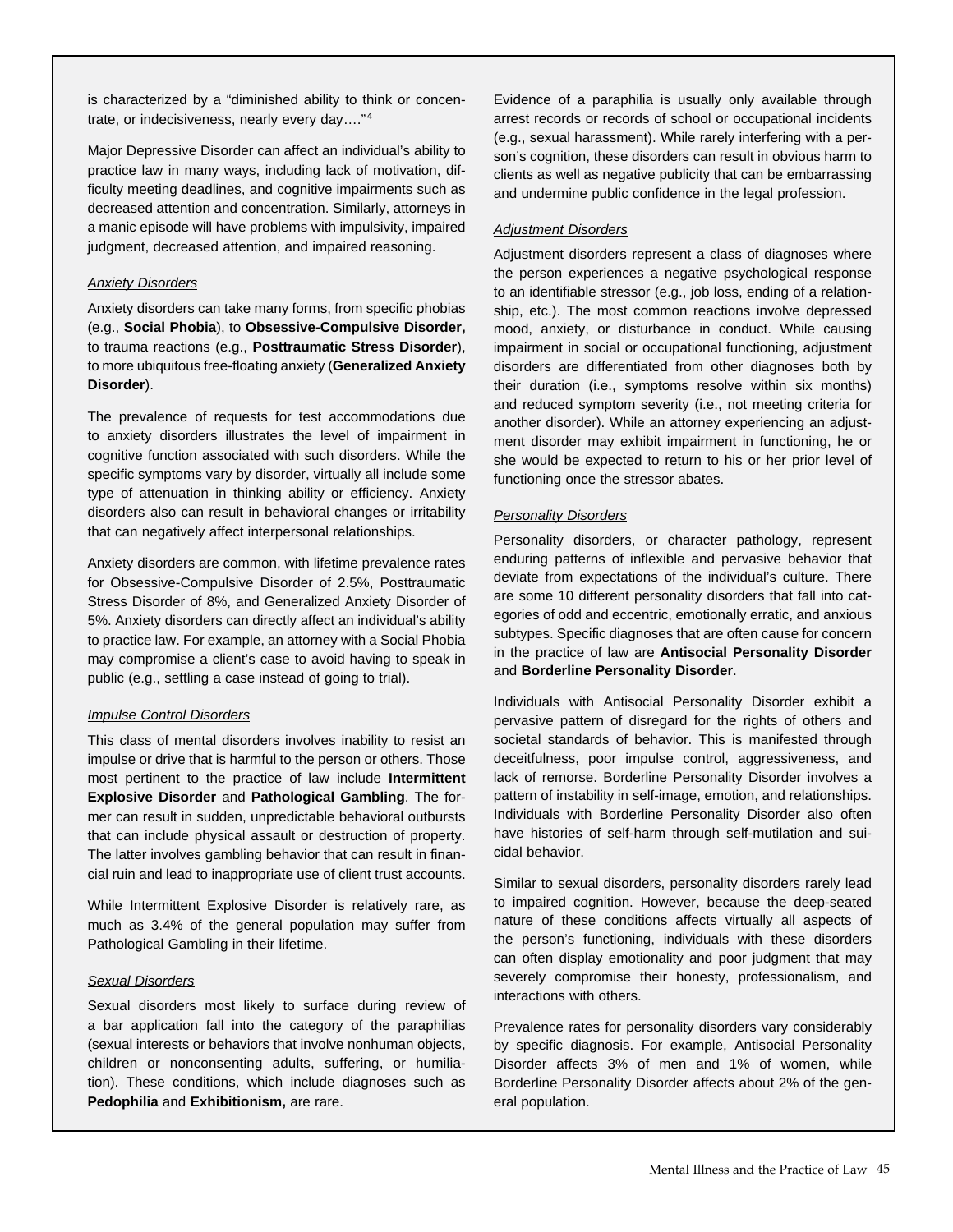# Epidemiology of Mental Illness

Mental illness is relatively common within the general population. Epidemiology data from the U.S. Centers for Disease Control reveal that 25% of Americans currently meet criteria for a mental illness and 50% will develop at least one mental illness during their lifetime.<sup>5</sup> Mental illness is nondiscriminatory and is found among all cultures, races, socioeconomic groups, and professions. Some data suggest a higher propensity toward certain types of mental illness within

specific groups. For example, women have almost double the rate of depression as that of men, while males have higher rates of substance abuse (11.2% vs. 6.8%).

# **Prevalence of Mental Illness among Lawyers**

Research has shown that lawyers have a rate of depression

at or above that seen in the general population. $6$ A survey of mental illness among professionals by Johns Hopkins University found that out of all professionals, attorneys have the highest levels of depression.<sup>7</sup> This is particularly true for female members of the bar.<sup>8</sup> The American Bar Association reports that between 15% and 18% of attorneys suffer from a substance use disorder, a number equal to or greater than the rate in the general population, $9$ with an estimated 56,000 attorneys experiencing alcohol dependence during their lifetime and 30,000 bar members having another drug abuse disorder.<sup>10</sup> Thus, boards of bar examiners must be sensitive to evaluating mental health issues in their applicants.

## **Average Age Onset of Mental Illness: Challenges for Bar Examiners**

While some conditions such as Dementia occur mostly in the elderly, for the vast majority of psy-

 The emergence of mental illness in early adulthood is important for boards of bar examiners evaluating the character and fitness of bar applicants, most of whom fall into the age demographic where symptoms of mental illness may first emerge.

chiatric illnesses, symptoms emerge early in life. For example, almost 90% of people who experience a mental illness will do so before the age of 40, with the mean onset age of psychiatric symptoms being 16 years old. Some conditions such as ADHD must, by definition, manifest before 7 years of age. Onset of Schizophrenia usually occurs between the late teens and mid-30s. Mood disorders such as Major Depressive Disorder and Bipolar Disorder most commonly appear during the early to mid-20s. While anxiety disorders such as Posttraumatic

> Stress Disorder are associated with a specific traumatic event and thus can occur at any age, most anxiety disorders, such as Panic Disorder, Social Phobia, and Obsessive-Compulsive Disorder, begin during the teenage years. Substance use disorders have the highest prevalence rates for people between the ages of 18 and 24 years.

The emergence of mental illness in early adulthood is important for boards of bar examiners evaluating the character and fitness of bar applicants, most of whom fall into the age demographic where symptoms of mental illness may first emerge. Boards and their experts are burdened with the task of differentiating the early signs and symptoms of mental illness from isolated behavioral issues that are innocuous parts of normal development. While distinguishing mental illness from the vicissitudes and indiscretions of youth is a difficult task, it is vital to ensure that the applicant can manifest the cognitive and behavioral attributes necessary for successful engagement in the practice of law.

The stakes are high for both false-positive errors (i.e., suggesting a mental health issue where none exists) and false-negative errors (i.e., missing a problem where one really exists). The former can lead to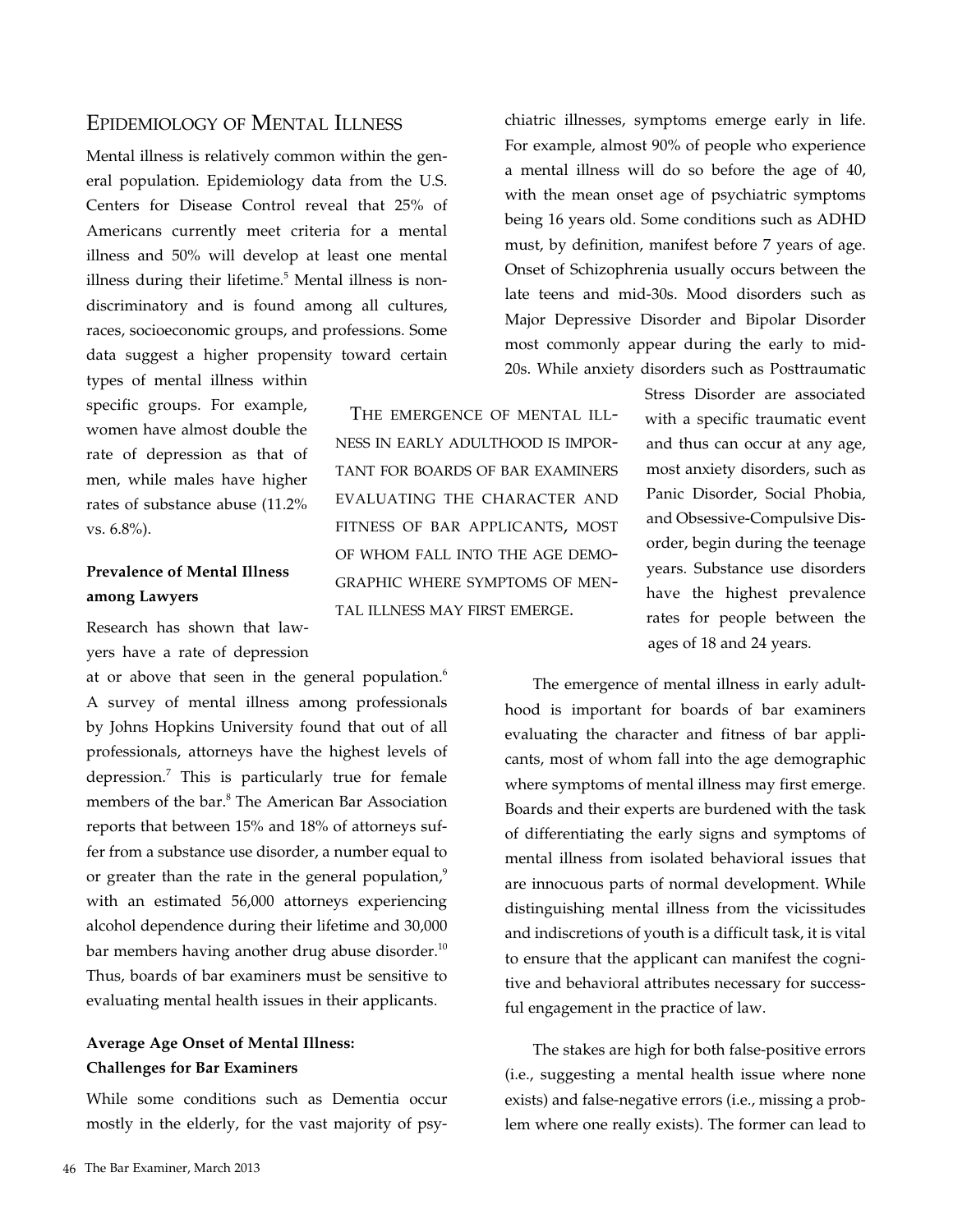burdening the applicant with the unnecessary costs and possible stigma of having to undergo a mental health evaluation. It can also expose the board to potential litigation. False-negative errors, on the other hand, put the general public at risk for inadequate representation and jeopardize the reputation of the profession. Clearly, identifying applicants with underlying mental health or character issues is a task that is as difficult as it is important. In the next section I will examine a process for reviewing applications and deciding when additional scrutiny or assessment of an applicant is warranted.

# STEPS FOR THE BAR APPLICATION Review Process

### **Engage the Services of a Mental Health Expert**

Obviously, a board of bar examiners will need the services of a mental health expert to assist in the application review process. While there are a number of disciplines whose practitioners potentially have the mental health expertise to consult in this process, decisions on retention of an expert must also look at the ability of the expert to stand up to voir dire challenges and cross-examination should the applicant ever decide to challenge or litigate the recommendations or requirements of the board. As a forensic psychologist who regularly testifies in legal proceedings, I treat the review of every application as if the recommendations I make were going to be challenged, and I routinely assess whether I could defend, from the file information, the decision to recommend an evaluation or to deny an accommodations request.

The level of training of the mental health expert used by the board is important, as many legal jurisdictions prefer to deal with doctoral-trained clinicians (i.e., M.D.s or Ph.D.s). Thus, in choosing an expert, the board may want to retain a psychiatrist (M.D.) or a clinical psychologist (Ph.D.). In addition to any academic work, it is important that the expert have a history of clinical experience, in both inpatient and outpatient settings, so as to have credibility in his or her opinions regarding evidence of psychopathology and the need for further assessment. The expert should also have experience in forensic mental health (i.e., interfacing between psychology or psychiatry and the law) in order to be able to consider potential issues of litigation regarding his or her opinions and to support those opinions should he or she have to testify before some tribunal.

### **Evaluate the History of Psychiatric Diagnosis**

The presence of a mental disorder in the applicant's record always raises concerns regarding the need for further assessment. However, past history of or present treatment for a psychological disorder does not, in my professional opinion, in and of itself suggest that further evaluation is necessary. In fact, having such an arbitrary referral mechanism would be seen as discriminatory and in violation of Equal Employment Opportunity Commission regulations and the Americans with Disabilities Act. So what additional information is needed to help identify those cases for which further evaluation is necessary?

### *Specific Diagnosis*

While diagnoses such as Major Depressive Disorder occur frequently in the population, others such as Schizophrenia and Bipolar Disorder are more rare. Any diagnosis of a thought disorder or Bipolar I Disorder (full manic episode) requires special scrutiny.

### *Severity of the Diagnosis*

Anyone who has worked with people with mental disorders knows that there is a tremendous amount of variability in terms of symptom severity and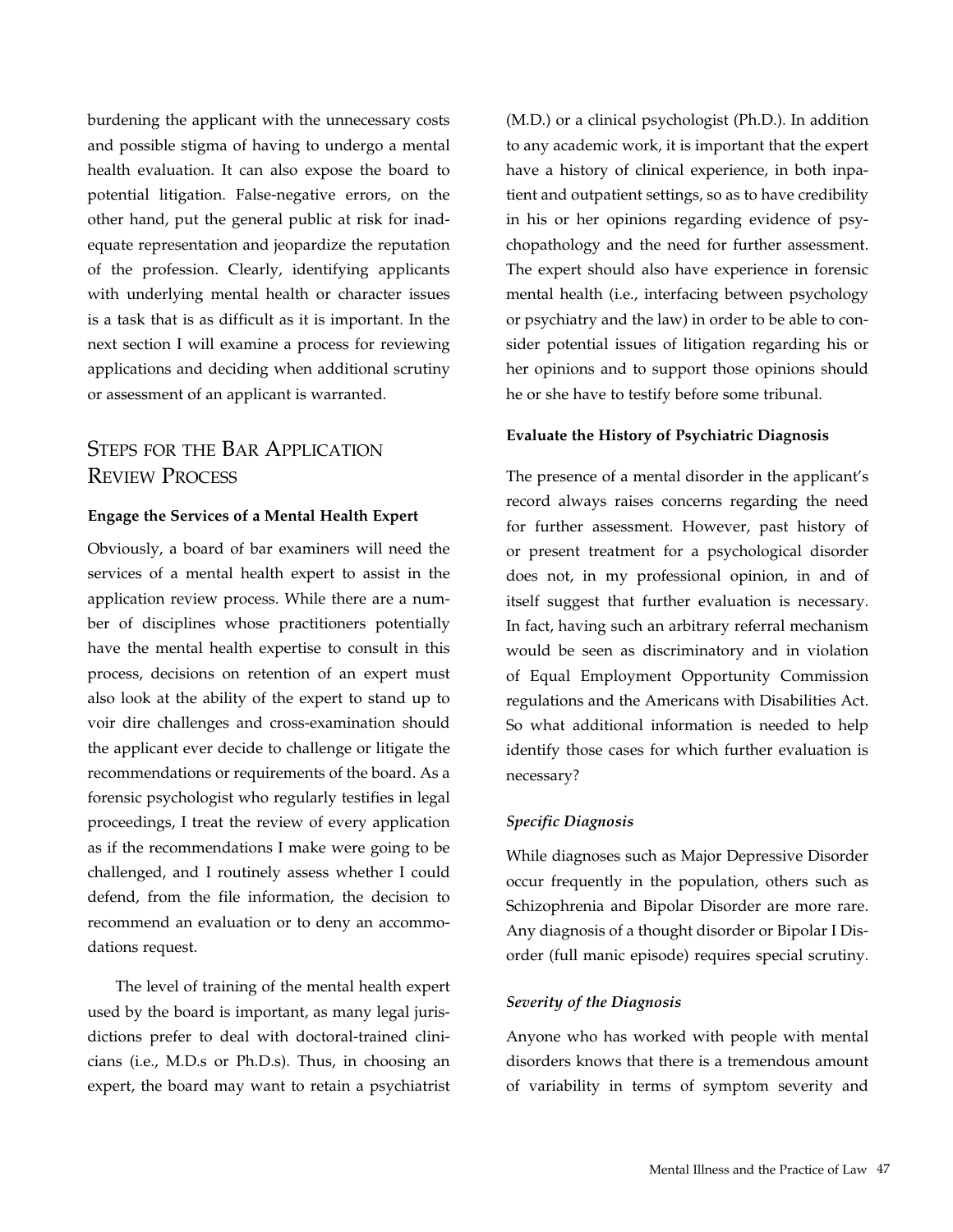effects on daily living. Thus, one person with Major Depressive Disorder may still be able to go to work, while another may not be able to get out of bed in the morning. One measure of symptom severity is whether the person has been hospitalized. Over the last two decades, significant changes have taken place regarding reimbursement for inpatient treatment, resulting in only those individuals with the most serious symptoms being admitted to the hospital. Thus, psychiatric hospitalization is an important factor to consider.

Another indication of the severity of the diagnosis is the Global Assessment of Functioning (GAF). This numerical score between 1 and 100 is recorded on Axis V of the five-axis *DSM-IV* diagnostic system (see the sidebar on this page for an explanation of the *DSM-IV* multiaxial diagnostic system) and can give an indication of symptom severity or accompanying impairment in social or occupational functioning. For example, a GAF of 61–70 indicates mild symptoms or impairment, while a score of 41–50 indicates serious symptoms or impairment. An Axis V GAF demonstrates to the board how the applicant's symptoms affect his or her functioning. It should be a part of all mental health assessments.

### *Length of Time since the Diagnosis*

In deciding whether an applicant requires further mental health assessment, the board should consider when the diagnosis was made and the applicant's subsequent level of function. For example, a person who was diagnosed with Major Depressive Disorder 10 years ago following the death of a parent, even if that resulted in hospitalization, and has since completed college and law school without incident would likely not require further examination. On the other hand, a person with Bipolar I Disorder who was hospitalized three years ago with no subsequent follow-up would raise more concern.

# THE DSM-IV MULTIAXIAL DIAGNOSTIC SYSTEm

### **Diagnosis in the DSM-IV is based on a multiaxial format:**

- **• Axis I** includes the diagnosis of all major mental illnesses.
- **• Axis II** is limited to the diagnosis of Personality Disorders and Mental Retardation.
- **• Axis III** is reserved for general medical conditions that are relevant to understanding or treating the person's mental disorder (e.g., cancer).
- **• Axis IV** refers to psychological and environmental problems that may affect the diagnosis, treatment, and prognosis of an Axis I or II mental disorder (e.g, loss of job, poverty, etc.).
- **• Axis V** provides the Global Assessment of Functioning (GAF). This numerical score between 1 and 100 represents the clinician's judgment as to the person's overall level of functioning in terms of symptom severity and impairment in social or occupational functioning.

### *Treatment History*

While mental illness can be chronic, most individuals experience significant improvement in symptoms and functioning with treatment. Thus, an individual's treatment history and compliance can serve as good indicators of whether further assessment is needed. For example, an individual who was hospitalized for Bipolar I Disorder three years ago but has a letter in the file from the treating professional indicating regular treatment and compliance with medication would seem to be less in need of a follow-up evaluation. Similarly, a person with Major Depressive Disorder in the past who has voluntarily sought treatment when needed will be likely to do so again, should the need arise, making further assessment unnecessary.

On the other hand, a person who was hospitalized for Bipolar I Disorder five years ago who attended only one follow-up appointment and has not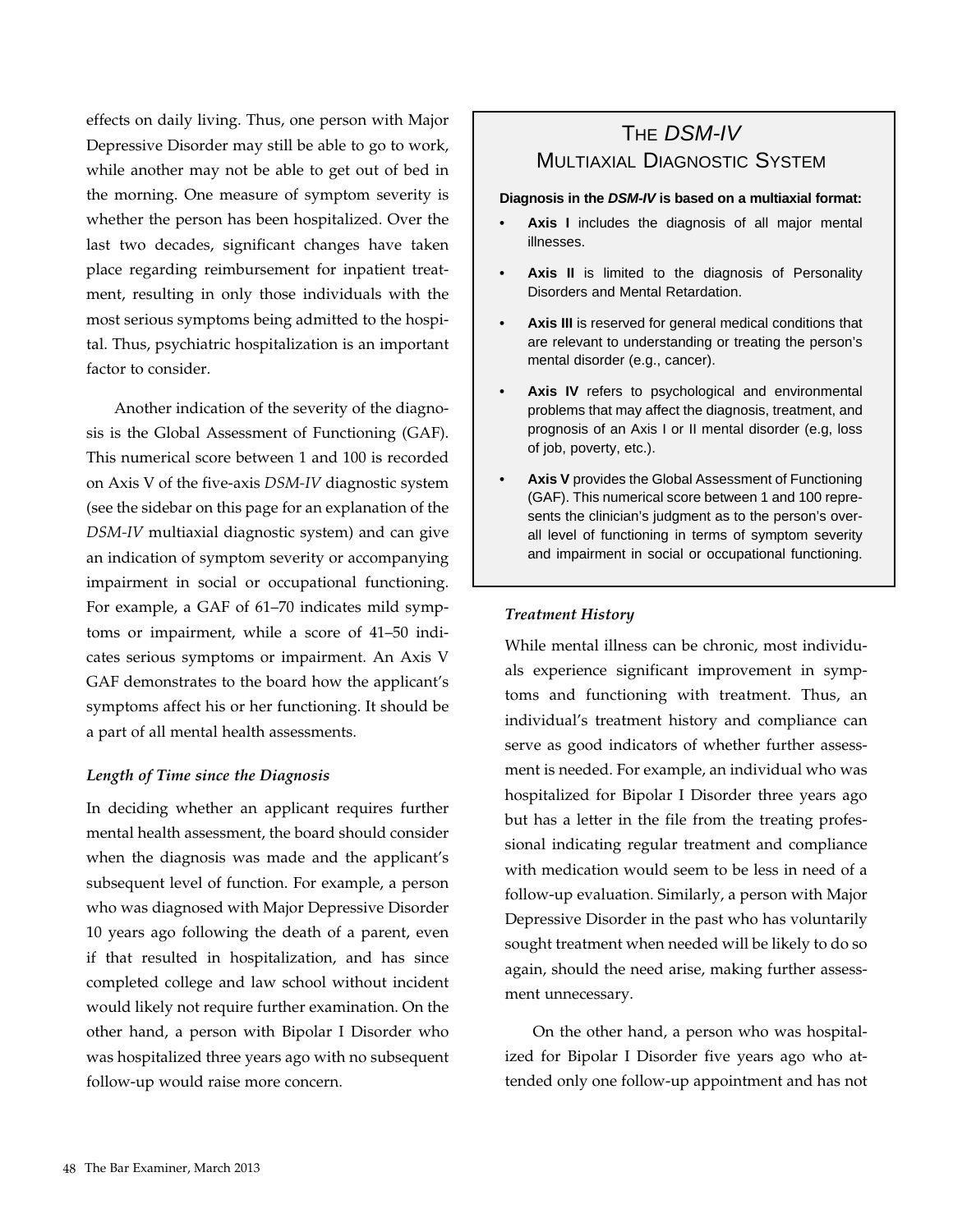been seen by anyone since that time may require an evaluation to provide information regarding his or her current mental status and psychiatric functioning. This is because Bipolar I Disorder is a chronic condition with research indicating approximately four manic episodes within 10 years if untreated.

# **Watch for Behaviors Suggestive of a Personality Disorder**

Personality disorders represent underlying character conditions that, while important and disruptive to social and occupational functioning, are much less likely to be diagnosed than Axis I disorders (see the sidebar on page 48 for an explanation of the *DSM-IV* multiaxial diagnostic system). Part of this is related to the individual's lack of awareness of his or her condition. Thus, individuals rarely seek professional help for these underlying character conditions. When they do come in for treatment, it is usually to deal with some secondary issue (e.g., depression at being fired secondary to their inability to get along with others). Additionally, diagnosis of a personality disorder often requires information about the person from a variety of different settings. Such information is rarely sought in a typical clinical interview, resulting in the Axis II diagnosis being listed as "deferred."

However, these behavioral patterns are pervasive and chronic and can severely impair the applicant's ability to function as an attorney. Thus, reviewers must look for aberrant behaviors within the file that might suggest the presence of a personality disorder and warrant further assessment. It is important to note that none of the behaviors below is, by itself, indicative of a personality disorder. Rather, the reviewer needs to be mindful of patterns of behavior that would suggest additional assessment. These behaviors include

- failure to conform to societal standards of behavior as evidenced by
	- arrest history
	- disciplinary actions received in school or at work
	- less than honorable discharge from the military
	- repeated appearance as a plaintiff or defendant in civil actions
	- job terminations
- deceit as illustrated by
	- lack of candor on applications
	- student honor code violations
- impulsivity and irresponsibility as manifested by
	- sudden and frequent job changes
	- poor work or academic performance
	- multiple academic transfers without receipt of a degree
	- repeated traffic violations or arrests
	- financial problems/unpaid debt
	- failure to meet deadlines
	- failure to honor alimony or child support obligations
- violence as evidenced by
	- history of fighting
	- history of arrest
	- evidence of domestic violence
	- intimidation/bullying
	- restraining orders
	- accusations of sexual misconduct
- emotional instability suggested by
	- multiple marriages/relationships
	- interpersonal conflict with coworkers
	- polarized relationships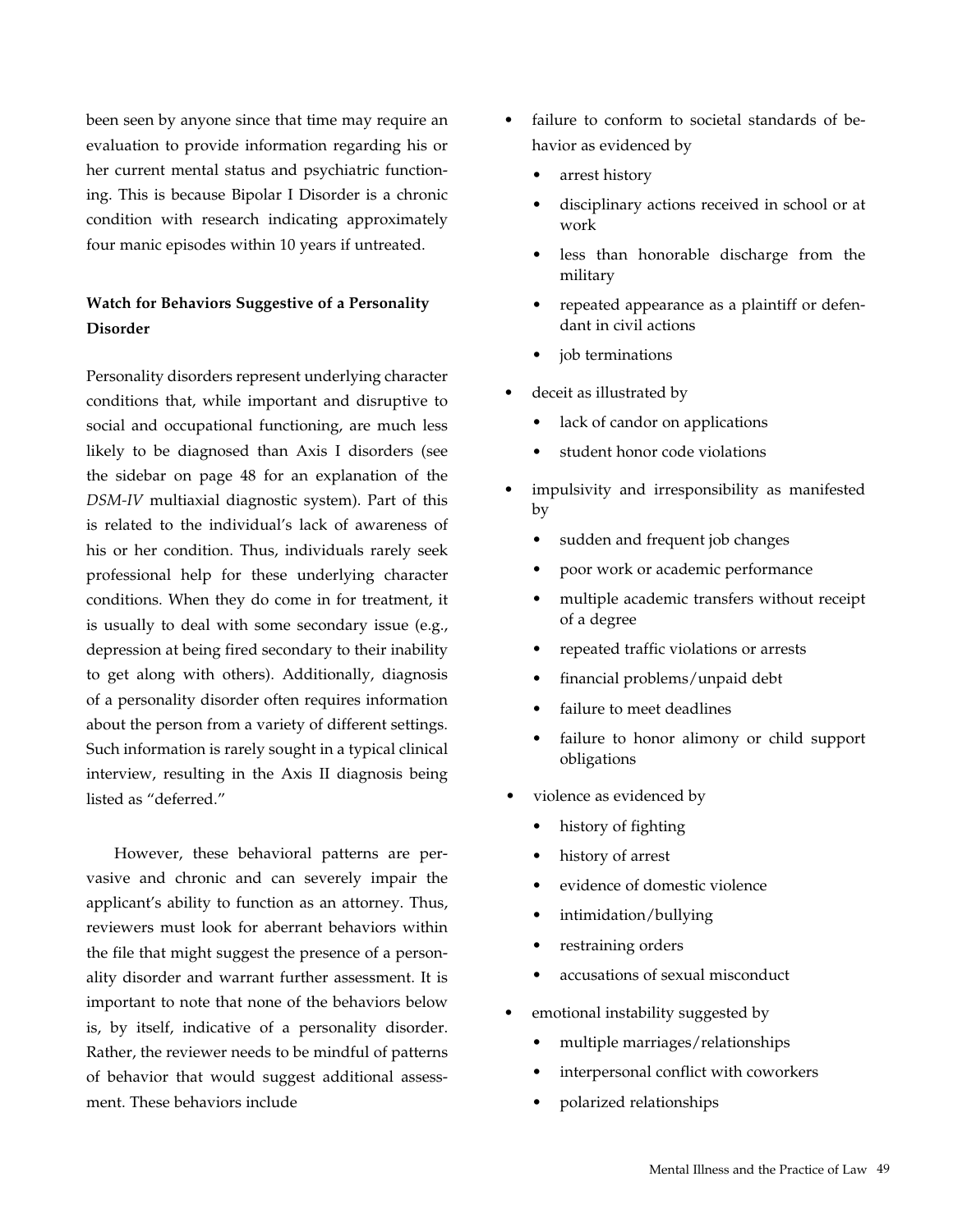A mental health expert can utilize the vast amount of information within the typical applicant file to determine if there exists a pattern of behavior suggestive of an underlying personality disorder. The applicant can then be reasonably sent for a mental health evaluation to determine if such a diagnosis can truly be made. The evaluating professional, armed with the collateral information in the file and specifically charged to evaluate Axis II psychopathology, would be in a position to make such a diagnosis and aid the board in its decision making.

### **Address Any Current Psychiatric Diagnosis**

The purpose of requesting a mental health evaluation after the board consultant reviews the applicant file is to identify any ongoing cognitive, emotional, or behavioral issues that may interfere with the practice of law. But what approach should be taken when the person is currently or has recently been diagnosed with a mental health condition? Again, this depends somewhat on the diagnosis, with thought disorders almost always requiring further scrutiny. However, with other diagnoses such as Bipolar Disorder or Major Depressive Disorder, further evaluation may not be necessary.

In most situations, if the diagnosis is clear and the person has a history of treatment compliance, no further assessment may be necessary. Simple review of the progress notes or letters from treatment professionals is usually sufficient to document that the person's diagnosed mental heath condition does not impair his or her ability to function as an attorney. However, in situations where there are questions about the accuracy of the diagnosis, compliance with treatment, or current functioning, some type of additional evaluation may be necessary.

In those cases it is important that the board have mental health professionals (Ph.D.s or M.D.s) to whom the applicant can be referred. Having a list of providers that the board has pre-approved based on their credentials and experience—or approving a professional based on these criteria prior to the evaluation—will help the board have confidence in the quality of the evaluation. In almost all cases, the evaluation should be done by an independent evaluator and not by the applicant's treating professional. This is because treatment providers have a close relationship with their patients and are advocates for them. This could cause them to minimize the applicant's symptoms or impairment in functioning. Rather, it is better to have the applicant evaluated by a neutral third party who has no vested interest in the evaluation results.

It is important that the evaluator make clear to the applicant that the evaluation is being done at the request of the board. Use of a thorough informed consent form will help protect both the evaluator and the board from any future complaints from an applicant who might be unhappy with the results of the evaluation. It is also important to provide the mental health evaluator with a specific referral question (e.g., determination of the presence of an underlying personality disorder and how it could impact the practice of law), rather than simply asking for a mental health evaluation. To do this, the evaluator should be provided with the applicant file so that he or she has access to the same collateral data that caused the board's mental health consultant to request an evaluation. Finally, in most cases, the evaluation should include psychological testing. The value of testing is that it provides an objective assessment of the applicant's cognitive or personality functioning that can help clarify diagnostic impressions.

If a diagnosis is relatively new, a recommendation for conditional admission can be made (if the jurisdiction's rules provide for such admission)